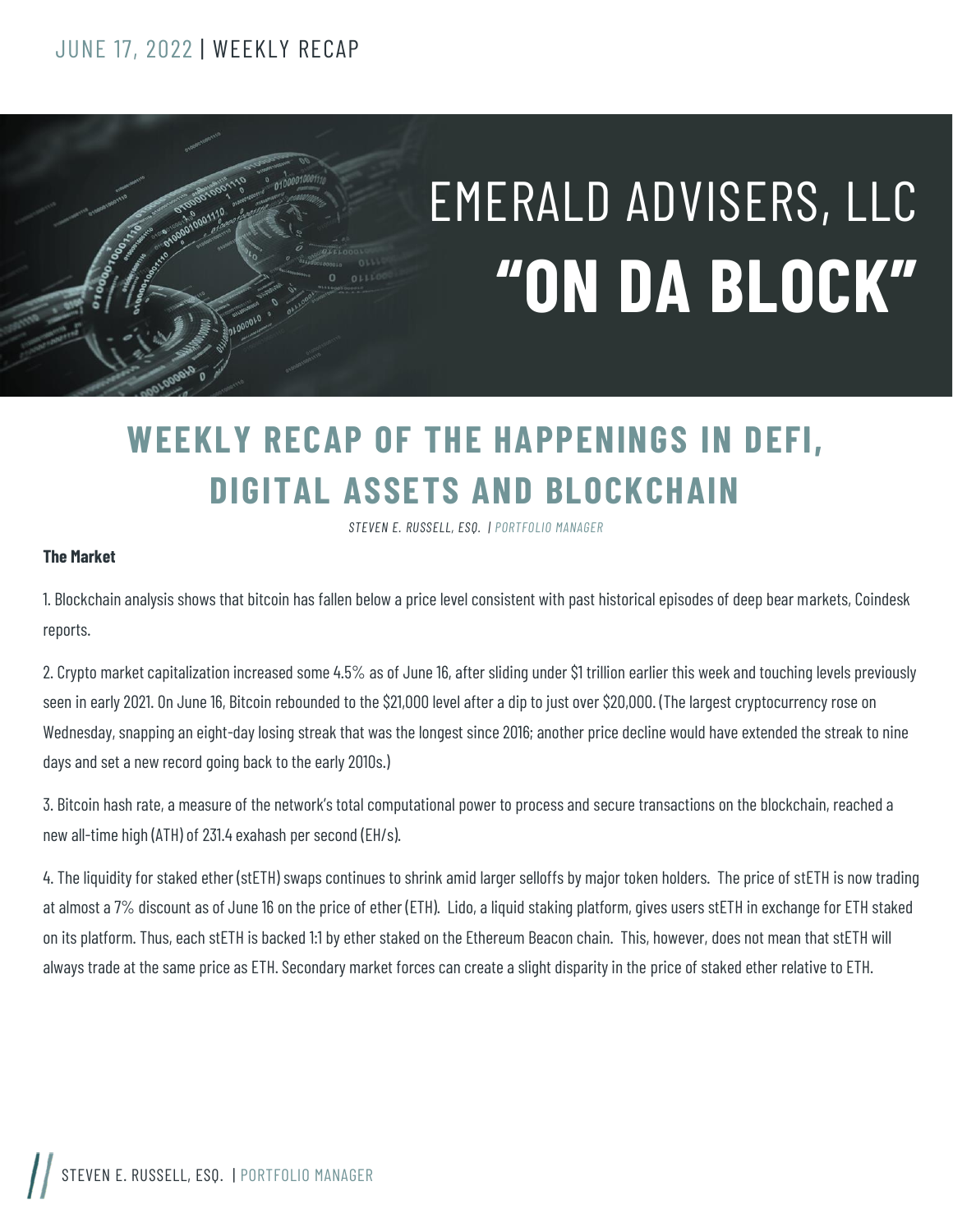

#### **Network and/or Platform Upgrades**

5. A common criticism of Ethereum is the network's high gas fees; however, Layer-2 scaling solutions, such as Boba Network, aim to address this issue. Boba Network leverages Optimistic rollup technology to reduce transaction costs and increase transaction throughput without sacrificing the security of Ethereum.

6. Ethereum network developers decided to delay the difficulty bomb, designed to reduce mining profitability to disincentivize miners ahead of the long-awaited network transition from proof-of-work (PoW) to proof-of-stake (PoS). Core developer Tim Beiko tweeted on Sunday that they are "aiming for a  $\sim$  2 month delay."

7. Leading non-fungible token (NFT) marketplace OpenSea is revamping its back end and moving from the Wyvern protocol to its selfdeveloped Seaport protocol, the company announced in a Tuesday blog post. OpenSea says the switch could significantly reduce transaction costs on the platform, lowering "gas" costs by "about 35% based on last year's data," according to the blog post. The company estimates the switch will save users \$460 million in the next year.

8. Dogechain launches its testnet, dramatically evolving the utility of Dogecoin and bringing dApps and DeFi to the community.

9. TBD, a Bitcoin (BTC)-focused subsidiary of Jack Dorsey-led payments company Block, will start building infrastructure for the Lightning Network, Nick Slaney, Product Design Engineer at Block, said. "Our goal is to not only build the tools and infrastructure we need for our products, but also to be additive to the Lightning Network ecosystem on the whole," he noted, adding that they plan to develop and share this project with the community, and they'll be posting jobs for this initiative in the near future.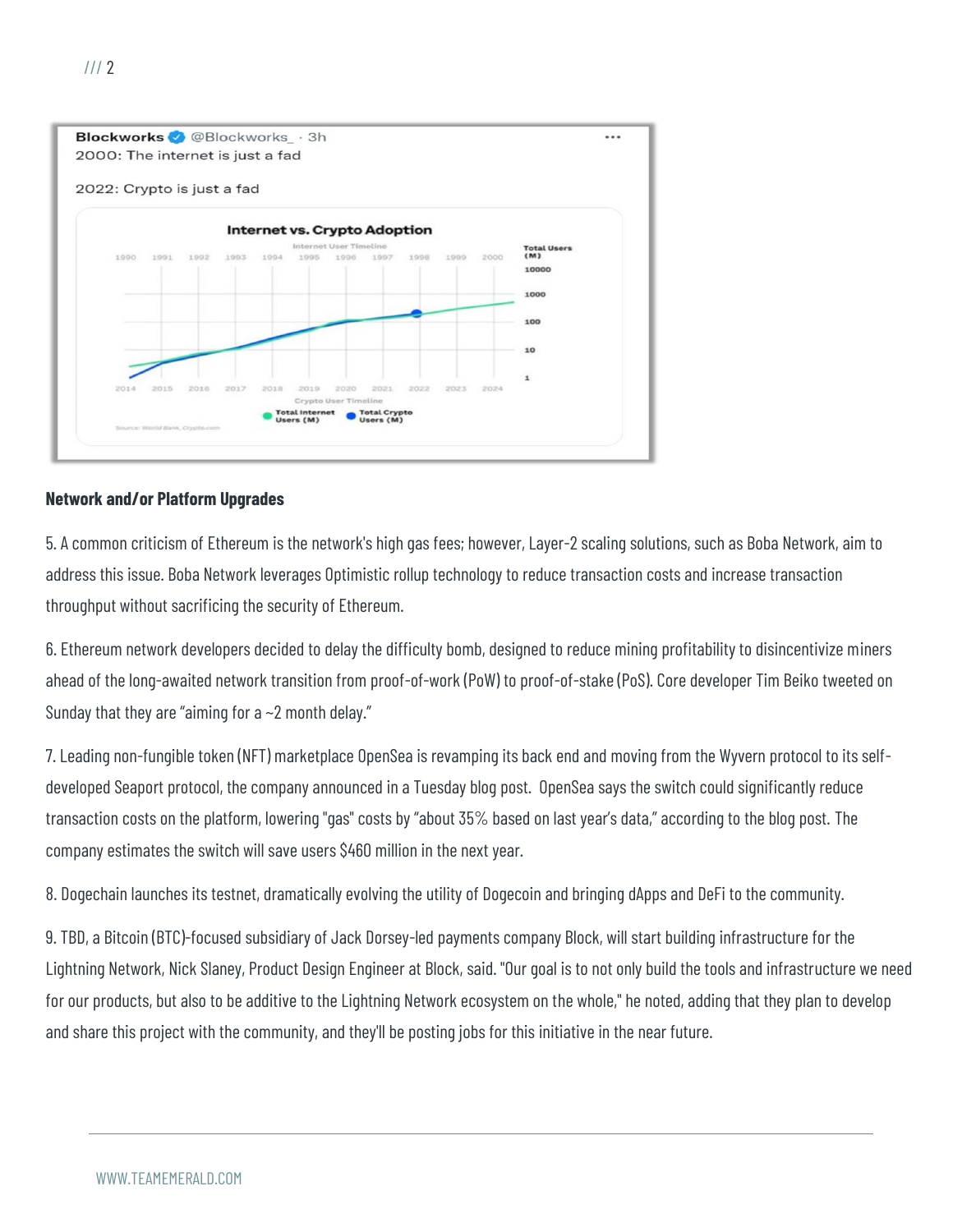#### **Stablecoins**

10. The total supply of stablecoins saw its sharpest drop in history during Q2 2022, with stablecoin redemptions spiking as a result of "short-term liquidity and concerns about insolvency that were not present during the panic of 2020," according to data analytics firm Coinmetrics.



11. Stablecoin operator Tether today announced it is expanding the list of blockchain networks supporting its flagship stablecoin USDT to Tezos, a proof-of-stake (Pos) platform for creating smart contracts and decentralized applications (dApps).

12. USD Coin (USDC) issuer Circle Internet Financial is expanding with a new euro-centric stablecoin. Euro Coin (EUROC), according to Thursday morning's announcement, will be made available starting June 30.

13. Amid Monday's crypto market crash, Tron's recently launched algorithmic stablecoin USDD lost its dollar peg, slipping to a low of \$0.9764 according to data from CoinMarketCap.

14. Tron DAO Reserve, which manages algorithmic stablecoin USDD, said that it had bought \$50 million worth of Bitcoin (BTC) and Tron (TRX). Following the collapse of Terra's algorithmic stablecoin in May, Tron earlier this month said it would significantly increase the amount of capital backing USDD, The Block reported at the time.

15. TronDAO, a decentralized autonomous organization (DAO) that oversees development on Tron, said in a Wednesday tweet that it sent over \$120 million worth of USD Coin (USDC) to Binance to "purchase TRX," creating buying pressure among traders. The DAO later sent another \$100 million for the TRX purchase, it said in a separate tweet.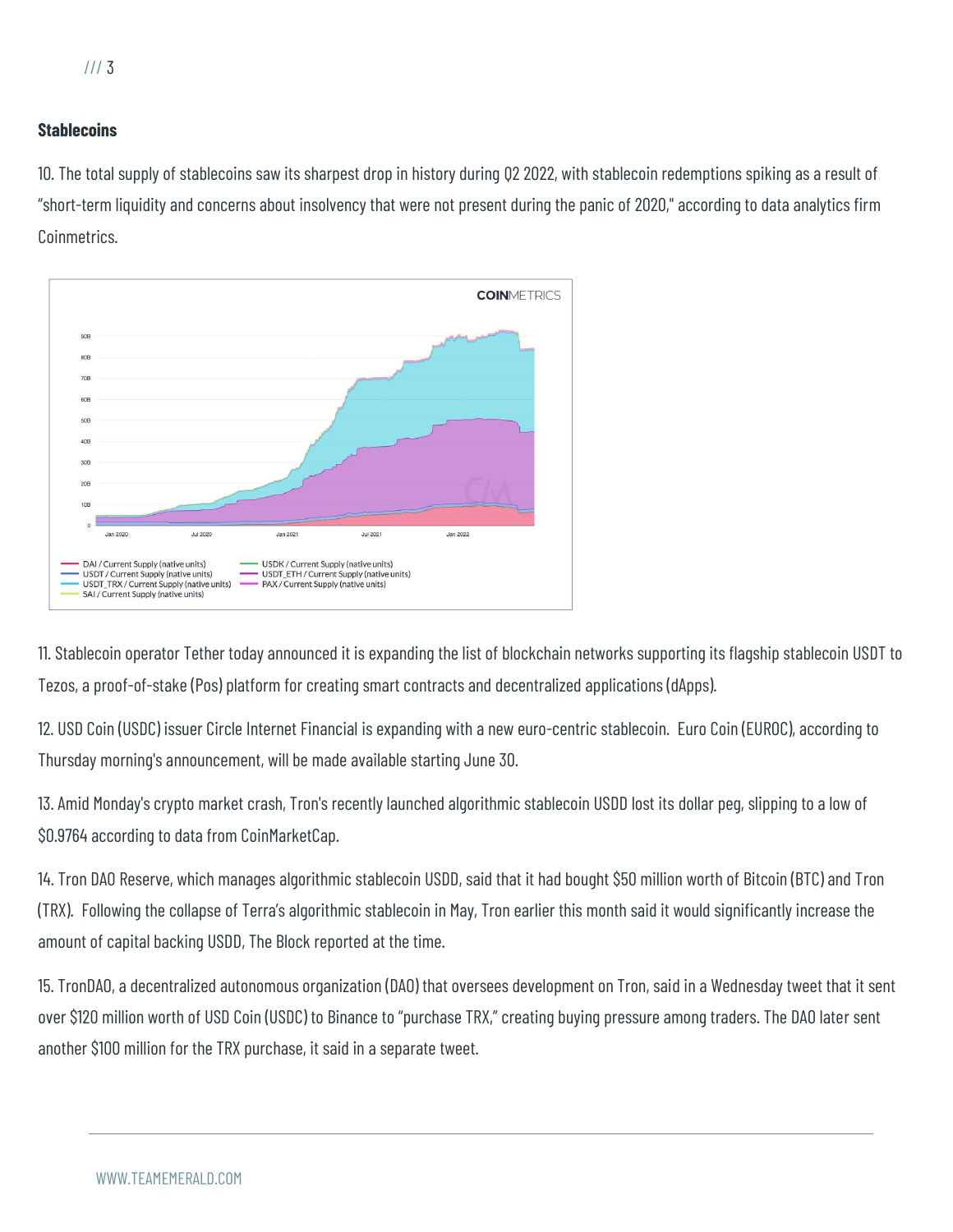#### **General News**

16. A top executive from Ripple Labs says that the company has been performing better than ever before over the last 18 months. Sendi Young, Ripple's managing director of Europe, says that despite the company's legal battle with the U.S. Securities and Exchange Commission (SEC), its payments network has doubled and business remains strong.

17. Digital Currency Group (DCG), a cryptocurrency investment firm founded by Barry Silbert in 2015, has officially launched its longheralded wealth management subsidiary. Named HQ Digital, it will offer private investments, estate planning, risk mitigation and insurance, among other services, according to its website. It will complement DCG's existing slate of businesses, which includes asset manager Grayscale, trading business Genesis Global and news site CoinDesk.

18. A New York City office building went on sale for \$29 million two weeks ago, but with a Web-3 twist: The rights to purchase the property are being sold as a non-fungible token (NFT) on OpenSea. The listing's price, however, was set in ether (ETH), which has plummeted over 40% since the start of June, taking the list price of the building with it. The dollar value of the NFT has dropped from \$29 million to \$16.8 million, though its owner, Chris Okada, says the price will soon be adjusted.

19. Abra, a digital asset financial services company, on Friday introduced the first credit card on the American Express network that will transact in US dollars and offer crypto rewards back on purchases.

20. Farfetch, an online luxury fashion marketplace, said it will begin accepting cryptocurrency payments later this year, following Gucci and other upmarket companies that have embraced crypto to expand their businesses. Farfetch will initially accept seven cryptocurrencies including Bitcoin (BTC), Ethereum (ETH) and Binance Coin (BNB), among others, it said in a post on its website.

21. Goldman Sachs started trading a type of derivative tied to ether (ETH). The global investment banking firm executed its first Ethereum non-deliverable forward, a derivative that pays out based on the price of ether and offers institutional investors indirect exposure.

22. On-demand services network Splyt announced a partnership with crypto exchange Binance to offer ride-hailing services and experiences within the Binance app and pay for them in crypto.

23. Blockchain startup SIMBA Chain announced its seventh Small Business Innovation Research (SBIR) contract with the US Air Force (USAF). The latest one involves tokenizing the USAF supply chain budget so it can track the movement of funds between departments and suppliers, as well as keeping tabs on key potential supply risks.

24. Circle, a peer-to-peer financial services firm, has agreed to acquire Cybavo, a digital asset infrastructure platform. The deal will allow Circle to provide "infrastructure as a service" for firms wanting to develop on Web3.

25. Watchmaker TAG Heuer has partnered with the well-known nonfungible token (NFT) community surrounding Bored Ape Yacht Club and CLONE-X to create a smartwatch that displays NFTs, and connects to crypto wallets such as MetaMask and Ledger Live.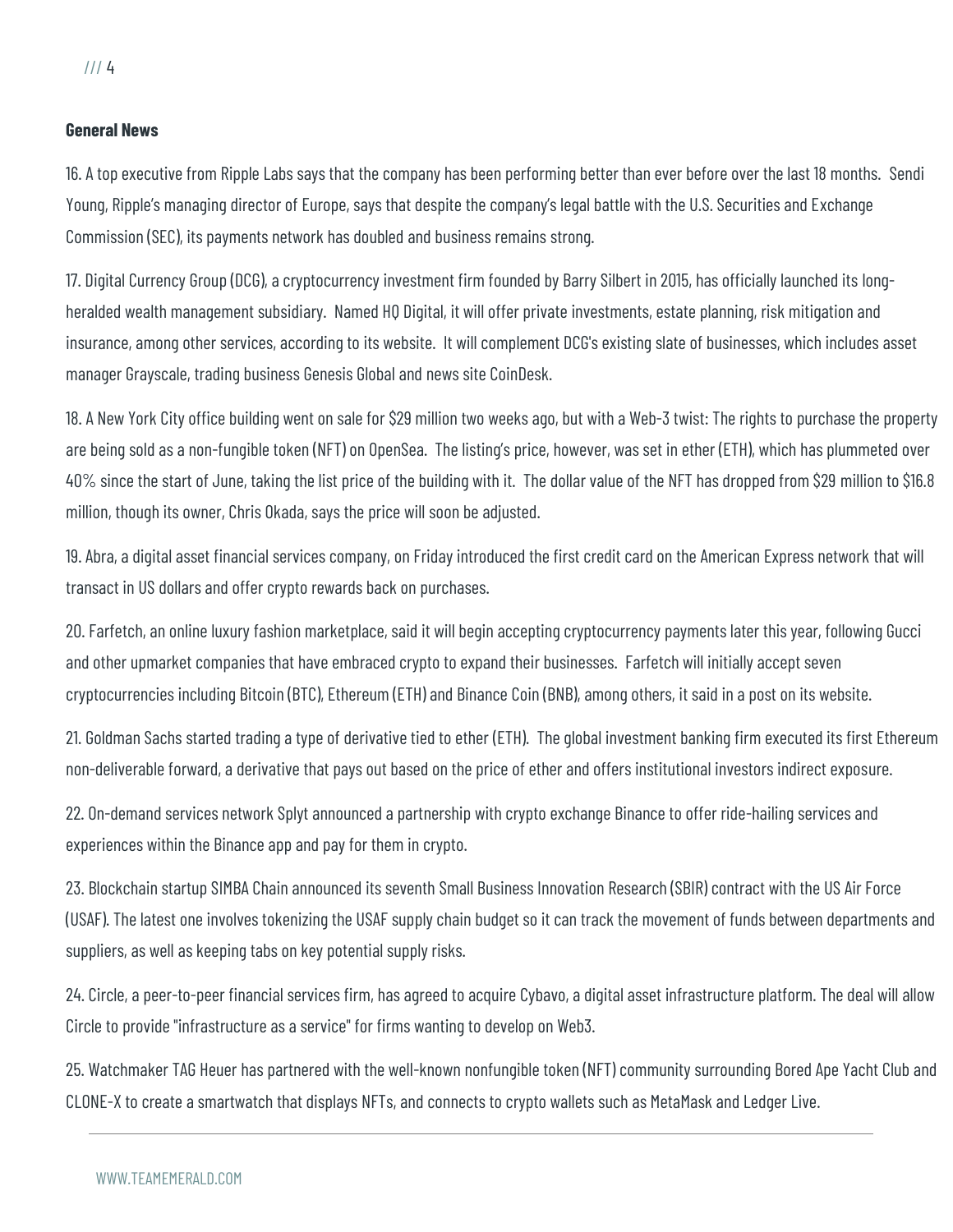26. The French Government's Olympics envoy has recommended the widespread deployment of blockchain ticketing and other enhanced security protocols in the aftermath of last month's UEFA Champions League final in Paris, according to Ticketing Business News. The tickets would be based on blockchain technology in order to prevent ticket fraud, in that they would be active only within a virtual perimeter and corresponding to the security perimeter of the site, per the report.

27. Romania's National Institute for Research and Development in Informatics Bucharest (ICI) announced that work is underway for building an institutional NFT marketplace and a decentralized Domain Name System (DNS/TLD) based on the Elrond Network (EGLD) blockchain.

28. DeFi Safety, an independent DeFi rating organization, has ranked Solana as the second-worst according to the firm's technical criteria. Axie Infinity's, the popular play-to-earn gaming platform, Ronin blockchain has been ranked as the worst, according to DeFi Safety. Ronin was hacked for \$600 million in March 2022.

29. Litecoin will be delisted on Bithumb and Upbit, two South Korean Crypto exchanges, over modifications made to the coin that enable greater privacy when conducting transactions. In their notices regarding Litecoin, Bithumb and Upbit stated they were shutting down market support for the 20th-largest cryptocurrency by market capitalization because its newly activated Mimblewimble Extension Blocks (MWEB) network upgrade conflicts with South Korean anti-money laundering (AML) regulation.

#### **Regulation**

30. The U.S. Treasury Department is moving toward addressing the anonymity of unhosted crypto wallets as part of U.S. President Joe Biden's strategy to address illicit finance involving digital assets. These proposed rules enforce transaction reporting on unhosted wallet transactions exceeding \$10,000 and compel banks to collect data on customers and their counterparties for any transaction over \$3,000 involving an unhosted wallet.

31. The U.S. Securities and Exchange Commission (SEC) has begun an investigation into whether crypto exchanges have sufficient protections against insider trading, according to Fox Business, which reported the SEC has written to one unnamed "major crypto exchange" requesting information about how the platform protects users from insider trading facilitated through its network.

32. While federal agencies consider market protection measures, FINRA expects to play a role in policing digital asset markets, Reuters reported CEO Robert Cook saying at an industry conference on Tuesday. Cook said FINRA — which regulates registered brokers and broker-dealers in the US — will need to engage with the industry and requires resources to do so.

33. Eric Adams, the mayor of New York City, USA, is planning to ask Kathy Hochul, the current governor of New York to veto a bill passed by the state legislature that would put a two-year moratorium on crypto mining that uses carbon-based fuel in the state, Crain's New York Business reported.

34. Crypto think tank Coin Center filed a lawsuit against the U.S. Treasury Department and Internal Revenue Service on Friday, claiming a crypto tax reporting requirement enshrined in last year's infrastructure law is "unconstitutional."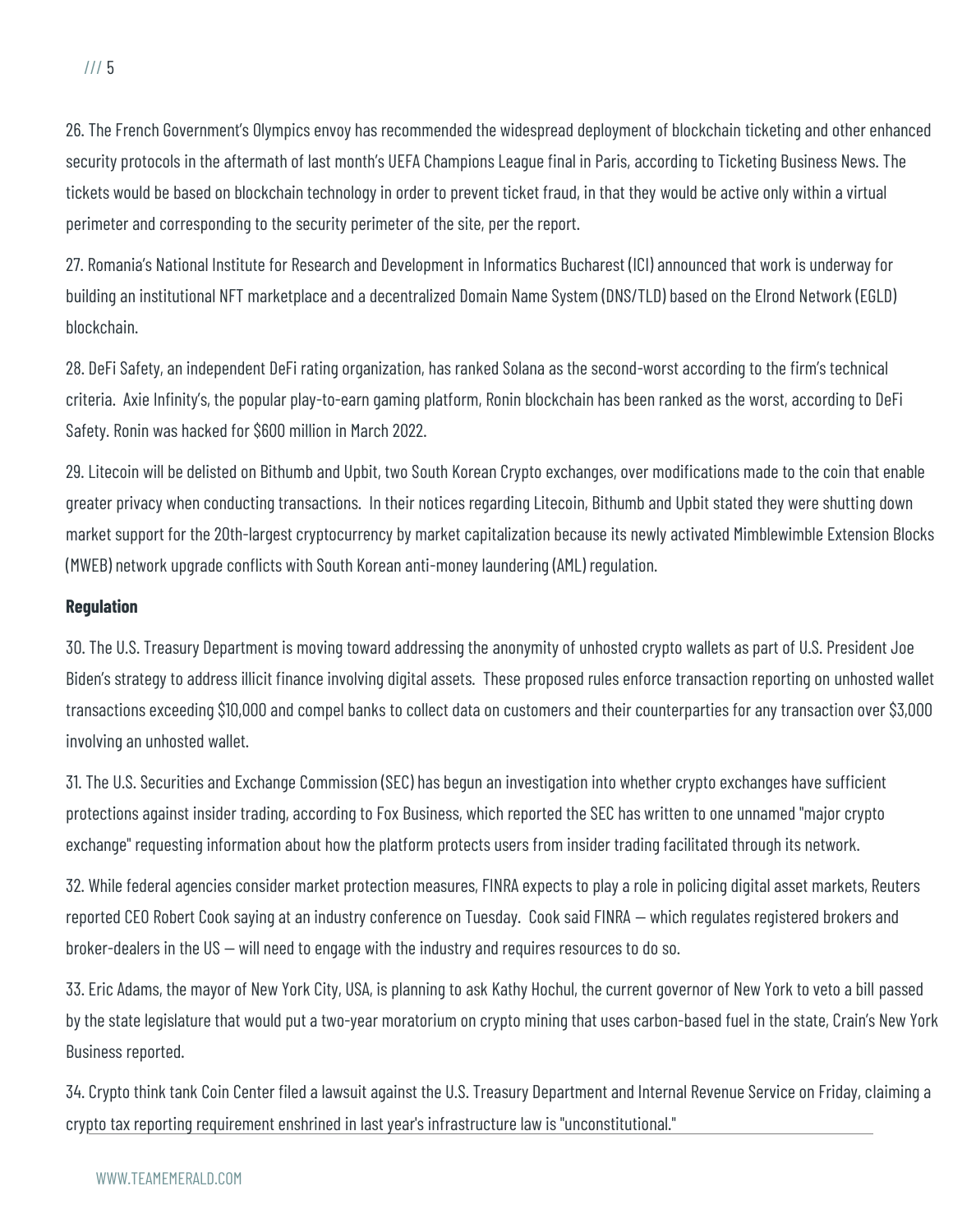#### **Legal**

35. Elon Musk and two of his companies, Tesla and SpaceX, are facing a \$258 billion lawsuit, according to Thursday reports. Bloomberg reported Thursday that an American citizen is suing the world's richest man for allegedly pumping Dogecoin. The lawsuit alleges that Musk was part of a racketeering scheme to back the cryptocurrency.

#### **Hacks/Exploits**

36. Ethereum-based decentralized finance (DeFi) tool Inverse Finance was exploited for more than \$1.2 million worth of cryptocurrency on Thursday morning, on-chain data appears to show. Exploiters seemed to use a flash loan attack to trick the protocol and steal more than 53 bitcoin, worth \$1.1 million, and 10,000 tether (USDT), a stablecoin backed on a 1-1 basis with U.S. dollars. The exploit comes just over two months after attackers stole \$15 million worth of cryptocurrencies from Inverse Finance in a similar attack, as previously reported.

37. Popular crypto wallets, including MetaMask and Phantom, suffered for months from a critical vulnerability in their browser extension software, according to a report on Wednesday from cybersecurity firm Halborn. The vulnerability, dating back to September 2021 and now fixed, put users' funds at risk as it made it possible for hackers to extract wallet recovery seed phrases stored on computer disks. However, no exploits have yet been reported that could be tied to the vulnerability.

#### **Crypto Mining**

38. With the recent price fall in Bitcoin, some mining rigs produced in 2019 are working in the red as the amount they mine does not compensate for the energy they spend.

39. For the first time since 2020, Ethereum mining has become unprofitable for many miners connected to a traditional energy grid. The price of Ethereum has dropped below \$1,250 as of June 14, while energy prices are skyrocketing.

#### **Central Bank Digital Currencies (CBDCs)**

40. In the National Budget Speech last Thursday, Bangladesh's Minister of Finance Mustafa Kamal announced that the Bangladesh Bank will be conducting a feasibility study for introducing Central Bank Digital Currency (CBDC) in the country.

*Any company and/or security mentioned herein is included because of their business dealings using cryptocurrencies or distributed ledger technology and are included for general discussion purposes. Emerald does not recommend their purchase or sale. Companies issuing securities held in accounts managed by Emerald's affiliated advisory firms may appear in this newsletter from time to time based solely on their activity in the industry or news worthy events generated by their business operations.*

*This newsletter is furnished for informational/educational use only by Emerald Advisers, LLC, its affiliates (collectively "Emerald") and its clients. It does not constitute the provision of investment, legal or tax advice. It is not prepared with respect to the specific investment objectives, financial situation or particular needs of any specific person. The information contained in this newsletter was obtained from sources deemed reliable. Such information is not guaranteed as to its accuracy, timeliness or completeness by Emerald. Any opinions contained in this newsletter represent the judgment of the authors as of the publication date and are subject to change without notice. Past performance is no guarantee of future results. Neither the information in this newsletter nor any opinion expressed herein constitutes an offer nor recommendation to buy or sell any security or financial instrument.*